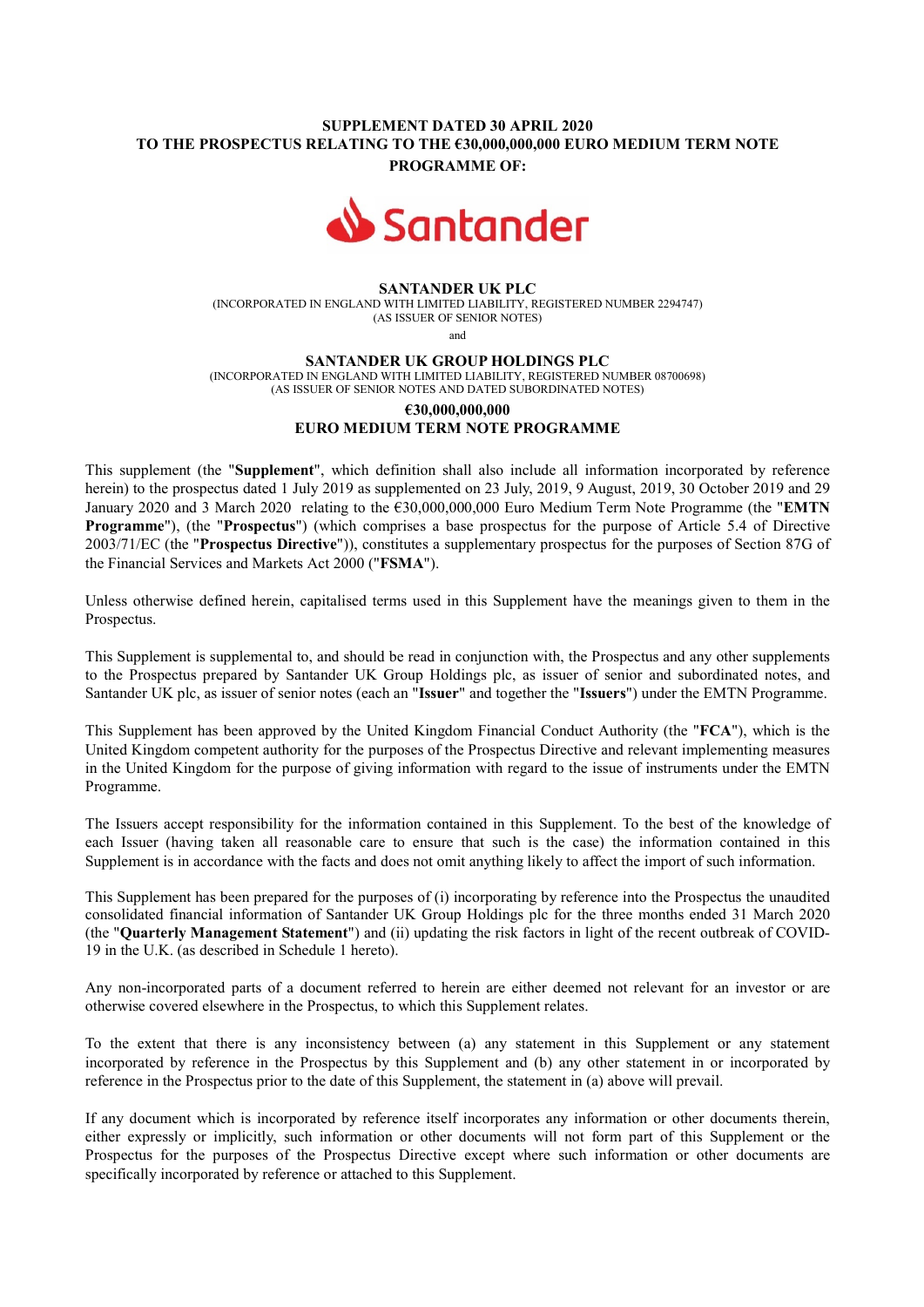Any information in the documents incorporated by reference which is not incorporated in and does not form part of this Supplement is not relevant for investors or is contained elsewhere in the Prospectus to which this Supplement relates.

Save as disclosed in this Supplement and the Prospectus, no significant new factor, material mistake or inaccuracy relating to information included in the Prospectus has arisen or been noted, as the case may be, since the publication of the Prospectus.

In circumstances where Sections  $87Q(4) - (6)$  of the FSMA apply, investors who have agreed to purchase or subscribe for securities before this Supplement is published have the right, exercisable before the end of the period of two working days beginning with the working day after the date on which this Supplement was published, to withdraw their acceptances by sending a written notice of withdrawal (which must include the full name and address of the person or entity wishing to exercise such statutory withdrawal right and identify the transferable securities to which that statutory withdrawal right relates) by electronic mail to treasurylegal@santander.co.uk.

## PUBLICATION OF QUARTERLY MANAGEMENT STATEMENT

On 28 April 2020, Santander UK Group Holdings plc published its Quarterly Management Statement.

Such Quarterly Management Statement is hereby incorporated in, and forms part of, the Prospectus.

A copy of the Quarterly Management Statement has been submitted to the National Storage Mechanism (available for viewing at: http://www.morningstar.co.uk/uk/NSM).

The Quarterly Management Statement is available for viewing at: https://www.santander.co.uk/aboutsantander/investor-relations/santander-uk-group-holdings-plc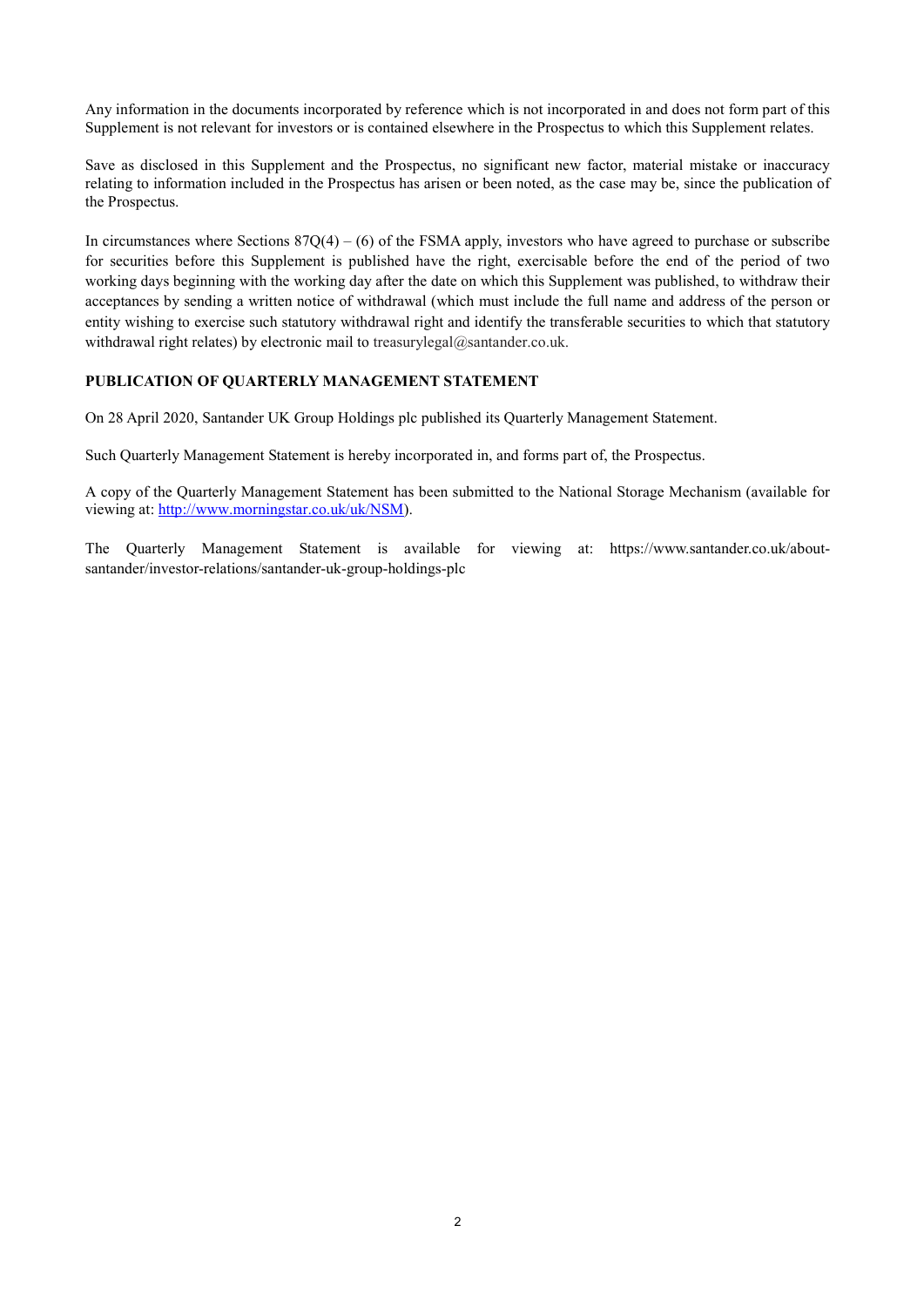## SCHEDULE 1

## RISK FACTORS

(A) The second Risk Factor that appears under the "Business Risk Factors" section of the Prospectus shall be deleted and replaced with the following:

# "The Group's operating results, financial condition and prospects may be materially impacted by economic conditions in the U.K. and disruptions in the global economy and global financial markets

The Group's business activities are concentrated in the U.K., where it offers a range of banking and financial products and services to U.K. retail and corporate customers. As a consequence, the Group's operations, financial condition and prospects are significantly affected by the general economic conditions in the U.K.

In particular, the Group may face, among others, the following risks related to any future economic downturn:

- Reduced demand for the Group's products and services.
- Inability of the Group's borrowers to comply fully or in a timely manner with their existing obligations.
- The process the Group uses to estimate losses inherent in its credit exposure requires complex judgements and assumptions, including forecasts of economic conditions, if such economic conditions develop more adversely than the Group's estimates it may impair the ability of the Group's borrowers to repay their loans.
- The degree of uncertainty concerning economic conditions may adversely affect the accuracy of the Group's estimates, which may, in turn, impact the reliability of the process and the sufficiency of the Group's loan loss allowances.
- Lower or negative interest rates, reducing the Group's interest margins.
- The value and liquidity of the portfolio of investment securities that the Group holds may be adversely affected.
- The recovery of the international financial industry may be delayed and impact the Group's operations, financial condition and prospects.
- Adverse macroeconomic developments may have a negative impact on the household income of the Group's retail customers and the profitability of the Group's business customers, which may adversely affect the recoverability of the Group's loans and other extensions of credit and result in increased credit losses. In particular, the recent outbreak of COVID-19 and various efforts recommended or put in place for individuals and businesses to contain the spread of the disease in the U.K. and in other countries, as well as some of the U.K. government and central bank financial mitigation measures, could adversely affect the Group's profitability and its operations, although it is too early to accurately predict the financial and business impact of the COVID-19 outbreak at this time.
- Accommodative monetary policies leading to an extended period of low or lower interest rates, particularly the reduction of interest rates to near zero as a mitigating measure in response to the